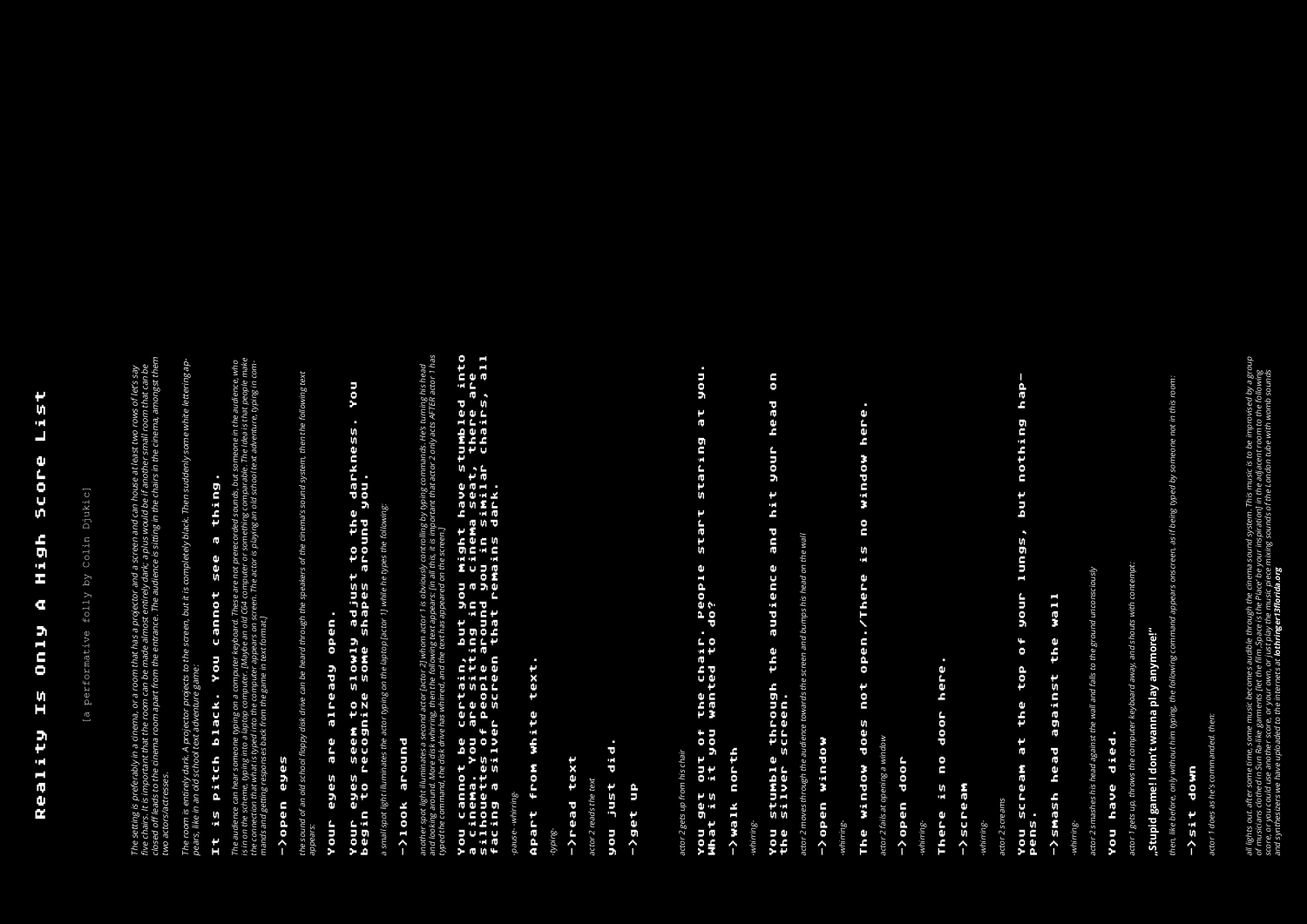| RANK | seore          | MAME          |
|------|----------------|---------------|
| 1st  | 140M           | TPOL          |
| 2nd  | 137M           | <b>DEK</b>    |
| 3rd  | 1351           | KLT           |
| 4th  | 104M           | PIG           |
| 5th  | 95 M           | TP IT OF      |
| 6th  | 68 M           | <b>TALET</b>  |
| 7th  | 86 M           | <b>EME</b>    |
| 8th  | 82 M           | <b>मान</b> ान |
|      | $9th$ 80 M JOH |               |
|      | 10th 78 M REN  |               |
|      |                |               |

#### INSERT COIN TO PLAY



#### HIGH SCORE